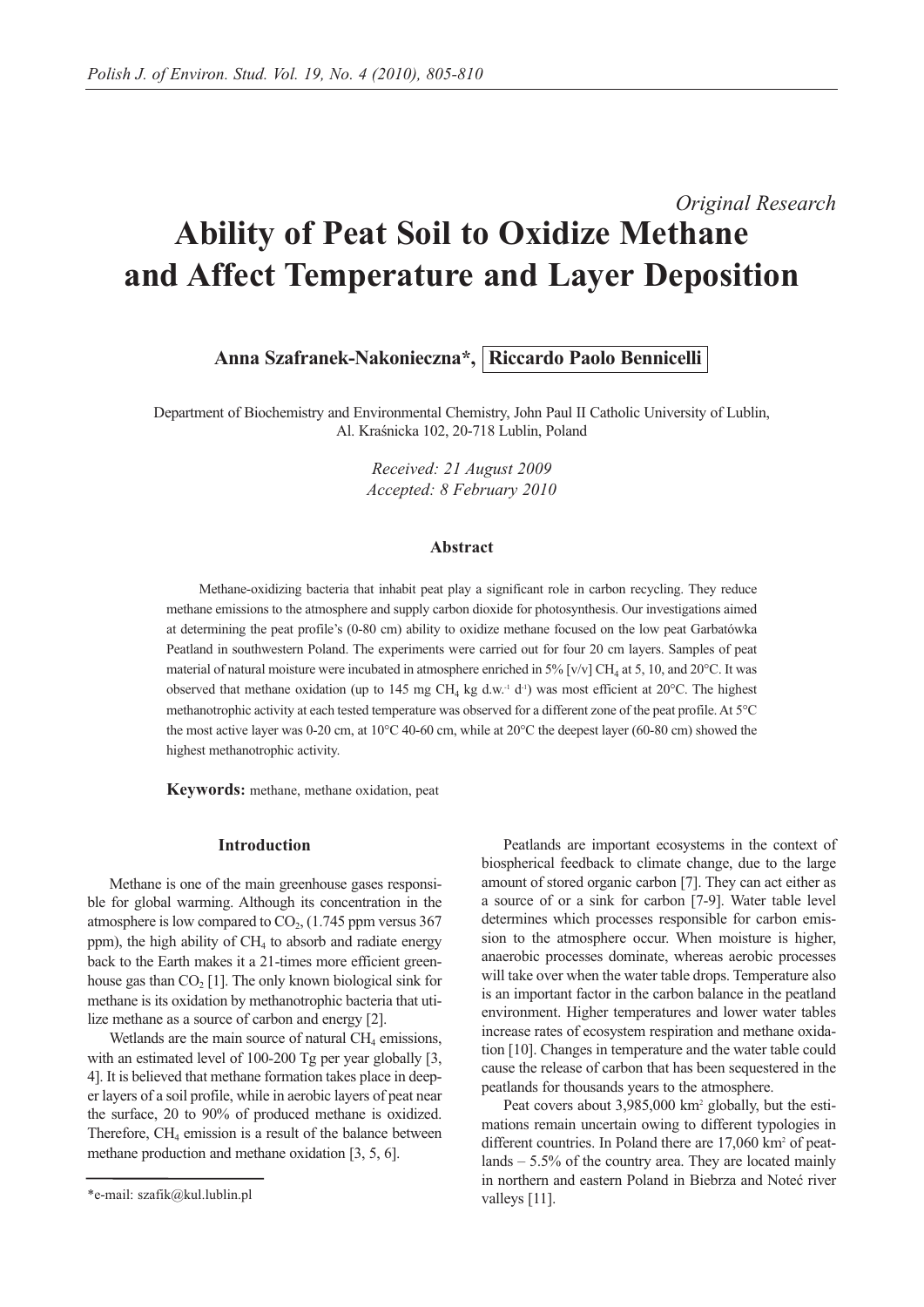| Season of the year | Temperature °C |
|--------------------|----------------|
| spring             | 12             |
| summer             | 18.1           |
| autumn             | 5.8            |
| annual             |                |

Table 1. Climatic factors in sampling site.

The aim of the presented paper was to examine the effect of temperature and layer of peat deposit on the ability of peat to oxidize methane. We have focused on a peatland in the Łęczyńsko-Włodawske Lake District, one of Poland's largest complexes of peatlands and lakes.

## **Experimental Procedures**

Peat soil sampled from different depths (0-20, 20-40, 40-60, and 60-80 cm) of the Garbatówka Peatland were used for laboratory experiments. Vegetation of peatland composed of *Molinia caerulea*, *Phragmites australis*, *Carex lasiocarpa*, some species of mosses, and a few trees, mainly *Betula pendula*. Garbatówka peatland is constantly flooded with 5 cm of water from rainfall or snowfall. Peat material was collected in the first part of September 2006 and stored up to 2 weeks at 4°C. Soil pH, moisture content, bulk density, decomposition index, and specific surface area were determined prior to the study.

Peat pH was determined in the soil suspension obtained by shaking the peat sample in deionized water (1:1) for 30 min. After 1 hour (EPA SW-846 Method 9045), pH was measured by means of a pIONeer 65 (Radiometer Analytical S.A., France) multifunctional meter (pH/Eh/DO/cond) and a Cartrode glass electrode pHC 5977 [12].

Soil moisture content was estimated by drying the sample at 105°C for 48 h. The content of water was calculated from the difference in peat weight before and after drying [11, 13]. Bulk density and actual moisture were determined using undisturbed peat samples, collected into 100 cm<sup>3</sup> metal cylinders [11]. In order to define the macroscopic decomposition level of peat material, the von Post scale was used [11, 14, 15]. The specific surface area of soil samples was evaluated from adsorption-desorption isotherms of water vapour, which were measured at 20 $\degree$ C (PN Z 19010-1) by gravimetric method using a vacuum chamber [16-18]. Soil subsamples (10 g) of natural moisture collected from each depth were placed in dark, tightly closed bottles, and incubated at 5, 10, and 20 $^{\circ}$ C in air atmosphere enriched in 5% of CH<sub>4</sub> [v/v]. The combinations of temperatures were chosen based on mean temperature values of the seasons in this region (Table 1).

During incubation (in 3-day intervals) the composition of gases, mainly the content of  $CH<sub>4</sub>$ , in headspace, were analyzed by means of gas chromatograph (Varian CP-3800, equipped with FID, TCD, and ECD detectors, USA). The measurements were carried out until added  $CH<sub>4</sub>$  was completely depleted. Methanotrophic activity of peat material was estimated by the rate of methane oxidation and expressed as an amount of  $CH<sub>4</sub>$  (in milligrams, oxidized per kilogram of peat, dry weight, per day).

In order to confirm the biological character of the methane oxidation process, autoclaved peat samples (120°C per 1 h) were used as a control [19]. All experiments and analysis were performed in triplicate. Statistical processing of data (ANOVA test, regression analysis) was performed using Statgraphic Plus 3.0 software. The mean values of methanotrophic activity and their standard deviations were calculated. Dependence of methanotrophic activity on temperature was examined.

## **Results and Discussion**

Collected soil materials differed from each other with respect to pH, moisture, bulk density, specific surface area, and degree of decomposition (Table 2). The pH of tested profiles increases with depth, the highest drop between neighbouring layers was observed for the surface (0-20 cm) and subsurface (20-40 cm) layers. Statistically significant differences in pH did not occur only between layers 20-40 and 40-60 cm (*P*>0.05).

The highest moisture, bulk density, and specific surface area were observed for samples collected at a depth of 60- 80 cm. Soil moisture content was different in each layer (*P*<0.05). In the case of bulk density and specific surface area, no significant differences (*P*>0.05) were observed between the levels of 40-60 and 60-80 cm. Peat material is characterized by a low degree of decomposition as defined by the von Post index [9]. Among tested levels it was possible to distinguish two groups (Table 2): 0-40 cm decomposed maximally in 20%, and 40-80 cm in 30%.

| Depth<br>[cm] | pH<br>[H, O]     | Humidity<br>$\lceil\% \text{ w/w}\rceil$ | Bulk density (actual)<br>$\left[ \text{g cm}^3 \right]$ | Specific surface $S_{BET}$ (H <sub>2</sub> O)<br>$\left[\text{m}^2 \text{ g}^{\text{-}1}\right]$ | Decomposition of soil material<br>[%] |
|---------------|------------------|------------------------------------------|---------------------------------------------------------|--------------------------------------------------------------------------------------------------|---------------------------------------|
| $0 - 20$      | $6.93 \pm 0.02c$ | $592.96 \pm 0.07c$                       | $0.708 \pm 0.022a$                                      | $243.9 \pm 7.32$ b                                                                               | $10-20$                               |
| $20-40$       | $6.8 \pm 0.02$ b | $530.07\pm0.01a$                         | $0.743 \pm 0.026$                                       | $221.6\pm 6.65a$                                                                                 | $10-20$                               |
| $40 - 60$     | $6.83\pm0.02b$   | $582.36\pm0.2h$                          | $0.859 \pm 0.045c$                                      | $278.4 \pm 8.35c$                                                                                | $20 - 30$                             |
| $60 - 80$     | $6.75 \pm 0.02a$ | $667.8 \pm 0.25d$                        | $0.879 \pm 0.004c$                                      | $287.9 \pm 8.64c$                                                                                | $20 - 30$                             |

Table 2. Characteristics of peat soil material; mean values followed by the same letter are not significantly different at the 5% level.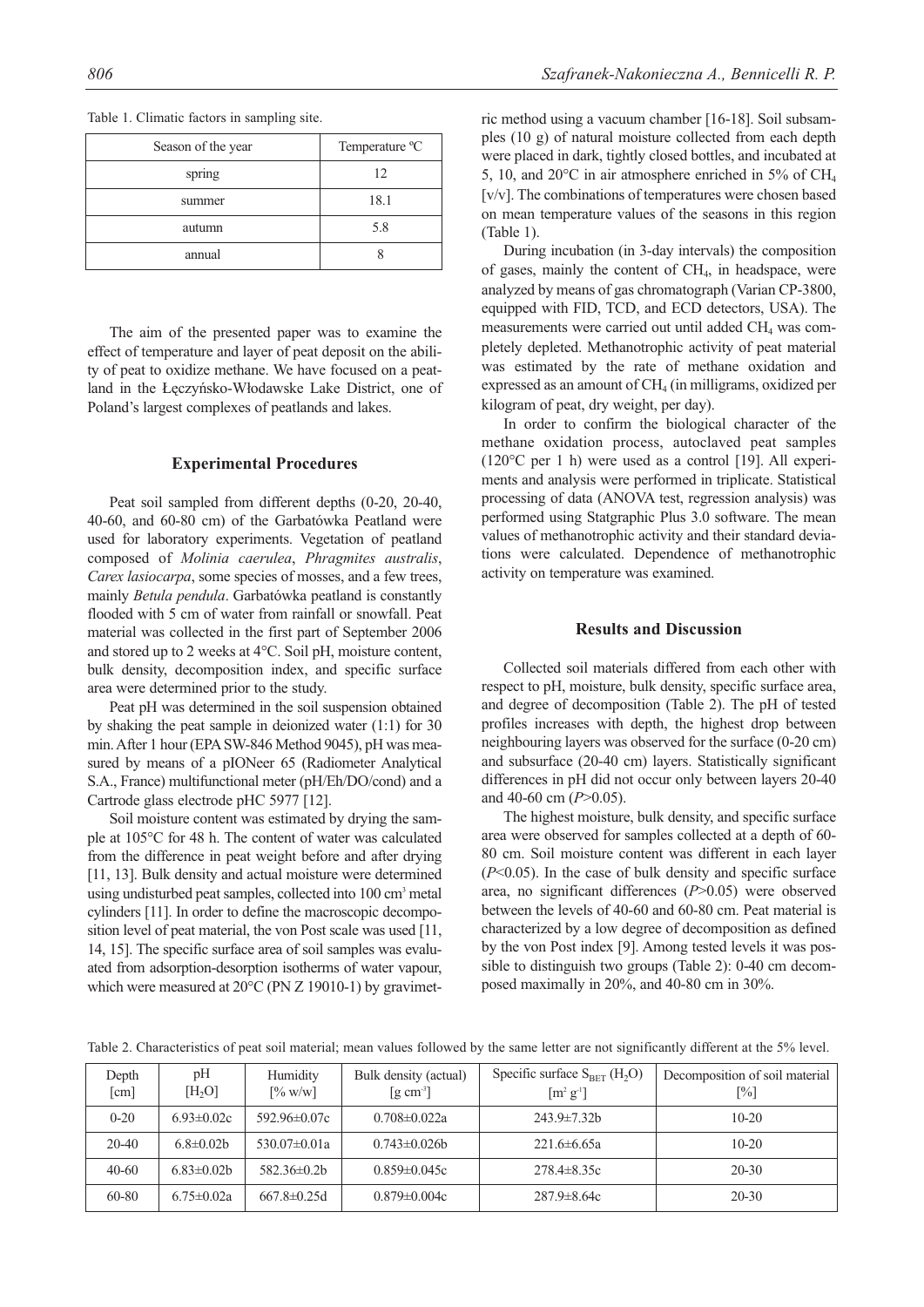Figs. 1 and 2 present the effects of temperature and peat sampling depth on peat methanotrophic activity. Depth and temperature had a significant influence on methanotrophic activity. In each case the value of *P* was lower than 0.05, which indicates significant differences in the methane oxidation capability between particular deposit layers and temperatures at 95% confidence level. No methane oxidation was observed in autoclaved peat soil, which confirms that the peat ability for methane oxidation is connected with the presence and the activity of soil microorganisms.

In the examined temperature range the highest difference in methane oxidation rate was observed for samples originating from a depth of 40-60 cm. A more than tenfold increase in methane oxidation activity was found when incubation temperature increased from 5 to 20°C. Relatively high differences in methanotrophic activity also were observed in samples collected from 20-40 cm. In the case of surface layer material (0-20 cm) the differences were much lower, with three times higher activity at 20°C than at 5°C. Similarly, Whalen et al. [3] noted that an increase of temperature from 15 to 25°C doubled the methane oxidation rates.

Statistical analysis of obtained results showed that at each tested temperature, statistically significant differences (*P*<0.05) in methanotrophic activity between tested peat layers occurred (Fig. 1). A temperature of 5°C did not prevent methanotrophic activity but significantly decreased it, on average by 80% in comparison to 20°C.

The most favorable temperature, among all tested, for methane oxidation was 20°C. At all selected layers methanotrophic activity increases with temperature, which is described by equations and correlation coefficients in Table 3.

When temperature decreased, the length of time necessary to oxidize all added methane was observed. This is in accordance with the previous data that metabolic processes of methanotrophs are closely connected with temperature and that higher temperatures enhance their metabolism [20].



Fig. 1. Methanotrophic activity (mean values) and standard deviations in peat deposit profile at  $5^{\circ}$ C,  $10^{\circ}$ C, and  $20^{\circ}$ C (n=12).



**Temperature [°C]** 

Fig. 2. Effect of temperature on methanotrophic activity in particular depths of peat deposit profile (n=9, error bars are standard deviations).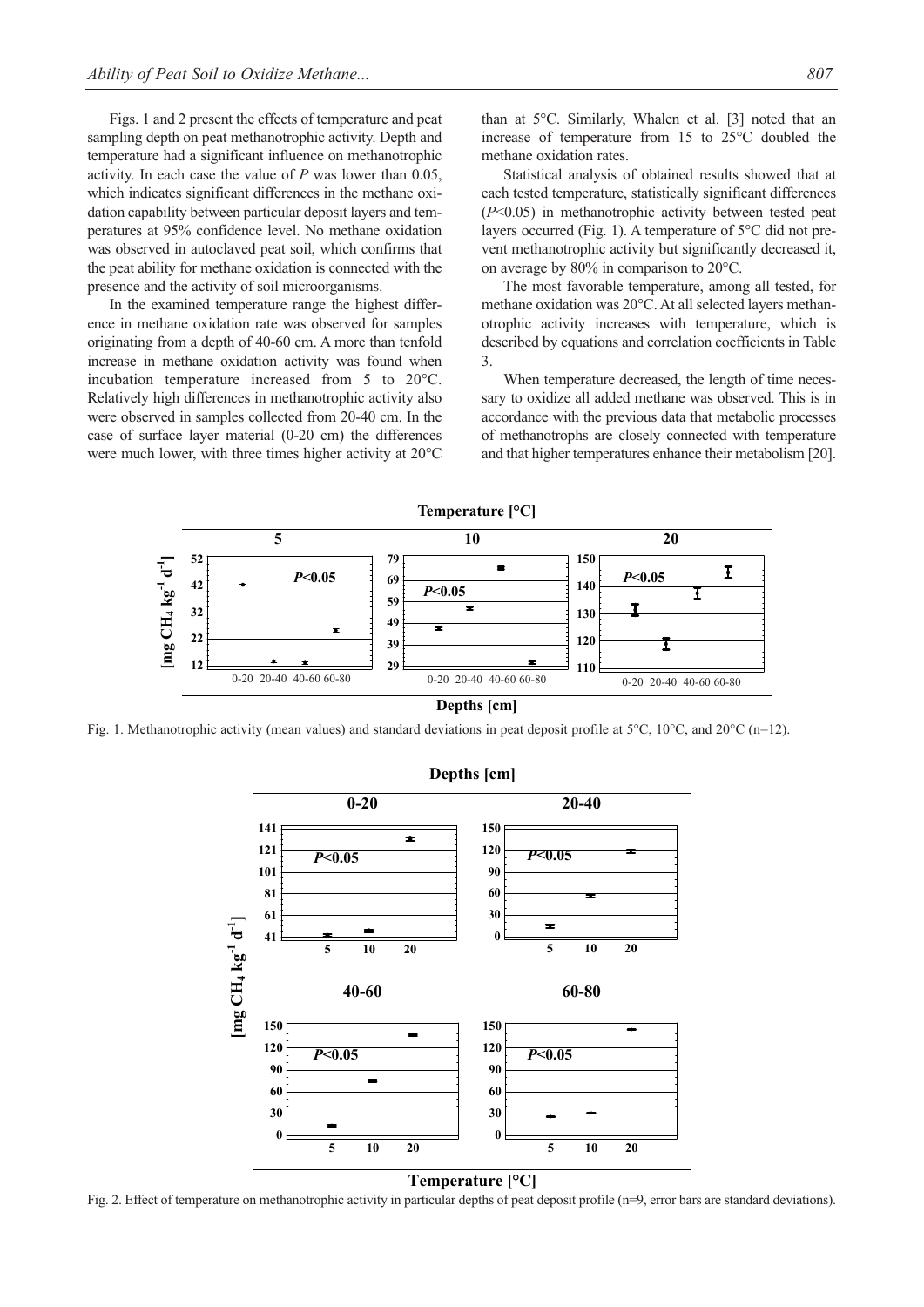| $\mu$ cat iayut ( $\mu$ –7). |               |                             |  |  |  |  |
|------------------------------|---------------|-----------------------------|--|--|--|--|
| Depth $\lceil$ cm $\rceil$   | R coefficient | Equation                    |  |  |  |  |
| $0 - 20$                     | $0.967***$    | $y = exp(3.23 + 0.08x)$     |  |  |  |  |
| $20-40$                      | $0.996***$    | $y = -17.84 + 6.91x$        |  |  |  |  |
| $40-60$                      | $0.999***$    | $y = -131.60 + 89.75\ln(x)$ |  |  |  |  |
| 60-80                        | $0.972***$    | $y = exp(2.45 + 0.12x)$     |  |  |  |  |

Total  $0.961***$   $y = -17.06 + 7.43x$ 

Table 3. R coefficients and equations describing the correlations between temperature and methanotrophic activity for each peat layer  $(n=0)$ .

\**P*<0.05; \*\**P*<0.01; \*\*\**P*<0.001.

Most methanotrophic bacteria show optimum methane oxidation between 20 and 37°C. Many researchers have found that optimum temperatures for methane oxidation in soils are around 25 to 35°C [12, 21].

There are some earlier observations that soil methane oxidation rates are positively correlated with temperature, which indicates greater oxidation during summer than in autumn, spring, and winter [6, 22].

As reported by Christophersen et al., the lowest temperature most often chosen for soil exposure on high concentrations of CH<sub>4</sub> is 5 $\rm ^{\circ}$ C [21]. The investigations of Whalen et al. [23] showed that the oxidation of methane in natural wetlands is on average 0.02 mg CH<sub>4</sub> kg d.w.<sup>-1</sup> d<sup>-1</sup> at  $5^{\circ}$ C, while Czepiel et al. [24] found the value of 0.38. In this study the ability of peat material for methane oxidation was higher and ranged between 12 and 42 mg CH<sub>4</sub> kg d.w.<sup>-1</sup> d<sup>-1</sup> at 5°C.

Methanotrophic activity in Korean pine forest soil increased with temperature in the 4-35°C range [25]. Scheutz and Kjeldsen [26] investigated the ability for methane oxidation in soils collected from Skellingsted Landfill in south of Holbæk (Denmark). They determined that the oxidation process intensifies with an increase in the whole examined temperature range from 0-30°C, with the most intensive increase between 20 and 30°C.

Methane oxidation in 12 peatlands from South America, tested by Yavitt et al. [27], rose 1.1-4.5 times with an increase of temperature from 12 to 22°C. An experiment with peat material from Siberia showed that methane consumption increases with temperature up to 22-28°C. Above these values there was a significant drop of methanotrophic activity [28]. The optimum temperature for methane oxidation in forest soil examined by Reay and collaborators was around  $25^{\circ}$ C [29]. Consumption of CH<sub>4</sub> in landfill cover also increases with temperature in the range 1-19°C, and the highest increase of methane oxidation was observed between 12 and 19°C [30].

Our experiments revealed the differences in methane consumption between tested layers of a peat deposit profile. At each incubation temperature a different layer showed the highest methanotrophic activity. At 5°C the 0-20 cm layer was most active, at 10°C the 40-60 cm layer and the 60-80 cm layer at 20°C; methanotrophic activities were 42.2, 74.7, and 145.1 mg CH<sub>4</sub> kg d.w.<sup>-1</sup> d<sup>-1</sup>, respectively.

Many studies reported differences in  $CH<sub>4</sub>$  consumption in soil profiles. Some showed maximum uptake rates in top soils [31-33], while others were in a subsurface level of soils [31]. In rice paddy soils during drainage the highest methanotrophic activity was observed in the 0-10 cm surface layer [32]. Acid peatlands in southeastern England showed the highest ability for methane oxidation in a surface layer (0-20 cm), which was above the water table level [33], while in natural peatlands of northern Canada the most efficient methane consumption was reported for subsurface depths of 20-30 cm and 30-40 cm [31]. A Welsh wetland examined by Freeman et al. [6] showed the maximum ability of  $CH_4$  oxidation at the depth of 5-12.5 cm. During investigations of a coniferous hardwood forest, Benstead and King [34] found that atmospheric methane consumption occurred most efficiently at a depth of 5 cm, while in Klosterheden Forest soil (Western Jutland, Denmark), the maximum rate of methane oxidation was observed at a deeper layer: 12-15 cm [35]. Laboratory incubation of soil samples taken from a beech forest at Craigieburn showed the depth stratification of  $CH<sub>4</sub>$  oxidation rates, with the greatest microbial activity at 5-10 cm [36].

Maximum methane oxidation in mineral soils occurred generally at a depth of 8-13 cm [22]. Soils from Japan tested by Ishizuka et al. [37] also showed the differentiation of  $CH<sub>4</sub>$  consumption with the depth. At a depth of 0-10 cm, methane was most efficiently oxidized in a valley head and upper part of the slope. In a cedar forest the oxidation was highest at a depth of 10-20 cm, while in soil planted with a Japanese cedar the depth was 20-30 cm.

To summarize, our peat material showed methanotrophic activity in the range of 13 to 145 mg CH<sub>4</sub> kg d.w.<sup>-1</sup> d<sup>-1</sup>; at 20°C it was between 119-145. This was greater than methanotrophic activity in a Finnish boreal peatland (0.24-2.88) [38], peatlands of Canada (13.1) [31] and England (1.7 mg  $CH<sub>4</sub>$  kg d.w.<sup>-1</sup> d<sup>-1</sup>) [6]. Forest soil investigated by Saari et al. showed low ability for methane oxidation, which fluctuated around 0.05 mg CH<sub>4</sub> kg d.w.<sup>-1</sup> d<sup>-1</sup> [23]. Soils taken from the Welsh wetland tested by Freeman et al. demonstrated maximum methane oxidation at 1.69 mg CH<sub>4</sub> kg<sup>-1</sup> d<sup>-1</sup> [6]. Forest and prairie soils investigated in an elevated  $CH<sub>4</sub>$  level headspace by Chan and Parkin [1] showed methane oxidation at 107.5 and 46.1 mg CH<sub>4</sub> kg d.w.<sup>-1</sup> d<sup>-1</sup>, respectively, while in agriculture, no fertilized soils reached up to  $282.6$  mg CH<sub>4</sub> kg d.w.<sup>-1</sup> d<sup>-1</sup>, which is twice that found in Garbatówka.

Waste soil (from stimulated landfill reactors) and clay soil (from landfill cover) were examined by He et al. [39]. These authors found methane oxidation at 5,176-384 mg  $CH<sub>4</sub>$  kg d.w.<sup>-1</sup> d<sup>-1</sup>, respectively, which is significantly greater than the  $CH<sub>4</sub>$  oxidation values estimated for Polish peat material examined in this study.

#### **Conclusions**

Our investigation showed that tested peat material originating from different depths (0-80 cm) had a high ability to oxidize methane, and that peat methanotrophic activity is affected by temperature as well as being defined by the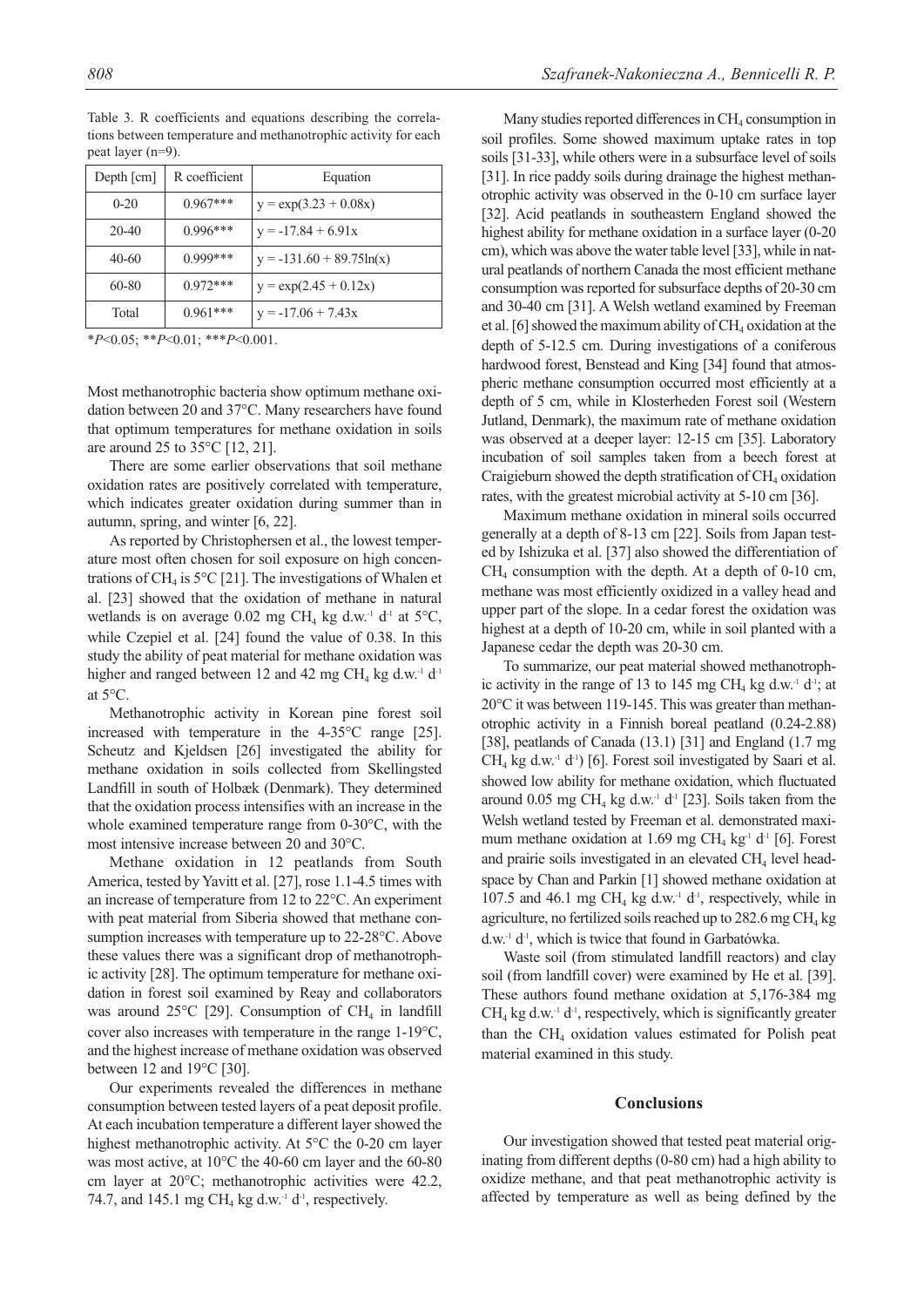layer of peat deposit. At 20°C the most active material in methane oxidation was that collected from the layer of 60- 80 cm, in theory more proper for methane formation. On the other hand, high methanotrophic activity in surface layer (0-20 cm) also was observed at 5°C. That zone, among all in natural conditions, theoretically has easier access to the atmospheric oxygen that is essential for the methane oxidation process.

#### **Acknowledgements**

The authors are grateful to the Polish Ministry of Science and Higher Education for its financial support (Project No. N304 102 32/3859).

#### **References**

- 1. CHAN A. S. K., PARKIN T. B. Methane oxidation and production activity in soil from natural and agricultural ecosystems, Journal of Environmental Quality, **30**, 1896, **2001**.
- 2. SEGHERS D., SICILIANO S. D., TOP E. M., VER-STRAETE W. Combined effect of fertilizer and herbicide applications on the abundance, community structure and performance of the soil methanotrophic community, Soil Biology and Biochemistry, **37**, 187, **2005**.
- 3. WHALEN S. C. Biogeochemistry of methane exchange between natural wetlands and the atmosphere, Environmental Engineering Science, **22**, (1), 73, **2005**.
- 4. HÜTSCH B. W. Methane oxidation in non-flooded soils as affected by crop production – invited paper, European Journal of Agronomy **14**, 237, **2001**.
- 5. LE MER J., ROGER P. Production, oxidation, emission and consumption of methane by soils: A review, European Journal of Soil Biology, **37**, 25, **2001**.
- 6. FREEMAN C., NEVISON G. B., KANG H., HUGHES S., REYNOLDS S., HUDSON J. A. Contrasted effects of simulated drought on the production and oxidation of methane in a mid-Wales wetland, Soil Biology and Biochemistry, **24**, 61, **2002**.
- 7. ALM J., TALANOV A., SAARNIO S., SILVOLA J., IKKONEN E., AALTONEN H., NYKANEN H., MAR-TIKAINEN P. J. Reconstruction of the carbon balance for micro sites in a boreal oligotrophic pine fen, Finland, Oceanologia, **110**, 423, **1997**.
- 8. BUBIER J., CRILL P., MOSEDALE A., FROLKING S., LINDER E. Peatland responses to varying interannual moisture conditions as measured by automatic  $CO<sub>2</sub>$  chambers, Global Biogeochemical Cycles, **17**, (2), 35.1, **2003**.
- 9. AURELA M., LAURILA T., TUOVINEN J. P. Seasonal CO2 balances of a subarctic mire, Journal of Geophysical Research-Atmospheres, **106**, 1623, **2001**.
- 10. CARROLL P., CRILL P. Carbon balance of a temperate poor fen, Global Biogeochemical Cycles, **11**, 349, **1997**.
- 11. MYŚLIŃSKA E. Organic ground and laboratory methods its analysis, PWN, Warszawa, **2001** [In Polish].
- 12. BENDER M., CONRAD R. Effect of CH<sub>4</sub> concentrations and soil conditions on the induction of  $CH<sub>4</sub>$  oxidation activity, Soil Biology Biochemistry, **27**, 1517, **1995**.
- 13. HORZ H. P., RAGHUBANSHI A. S., HEYER J., KAM-MANN C., CONRAD R., DUNFIELD P. F. Activity and

community structure of methane oxidizing bacteria in wet meadow soil, FEMS Microbiology Ecology, **41**, 247, **2002**.

- 14. BOZKURT S., LUCISANO M., MORENO L., NERETNIEKS I. Peat as a potential analogue for the longterm evaluation in landfills, Earth-Science Reviews, **53**, 95, **2001**.
- 15. GLATZEL S., BASILIKO N., MOORE T. Carbon dioxide and methane production potential; of peats from natural, harvested and restored sites, eastern Québec, Canada, Wetlands, **24**, (2), 261, **2004**.
- 16. ROVDAN E., WITKOWSKA-WALCZAK B., WALCZAK R., SŁAWIŃSKI C. Changes in the hydrophysical properties of peat soil under anthropogenic evolution, International Agrophysics, **16**, 219, **2002**.
- 17. SOKOŁOWSKA Z. Adsorption and surface area of soil. w Józefaciuk G. (Ed.): Physics, Chemistry and Biogeochemistry in Soil and Plant Studies, Institute of Agrophysics PAS, Lublin, pp. 130-135, **2004**.
- 18. SOKOŁOWSKA Z., MATYKA-SARZYŃSKA D., BOWANKO G. Specific surface area of Lublin Polesie muscks determined from water vapor and nitrogen adsorption data, International Agrophysics, **18**, (4), 363, **2004**.
- 19. BRADFORD M. A., INESON P., WOOKEY P. A., LAP-PIN-SCOTT H. M. Role of CH<sub>4</sub> oxidation, production and transport in forest soil CH4 flux, Soil Biology and Biochemistry, **33**, 1625, **2001**.
- 20. CHIMNER R. A, COOPER D. J. Influence of water table levels on CO<sub>2</sub> emissions in a Colorado subalpine fen: an *in situ* microcosm study, Soil Biology and Biogeochemistry. **35**, 345, **2003**.
- 21. CHRISTOPHERSEN, M., LINDERØD L., JENSEN P. E., KJELDSEN P. Methane oxidation at low temperatures in soil exposed to landfill gas, Journal of Environmental Quality, **29**, 1989, **2000**.
- 22. SAARI A., HEISKANEN J., MARTIKAINEN P. J. Effect of the organic horizon on methane oxidation and uptake in soil of a boreal Scots pine forest, FEMS Microbiology Ecology, **26**, 245, **1998**.
- 23. WHALEN S. C., REEBURGH W. S., SANDBECK K. A. Rapid methane oxidation in a landfill top cover soil, Applied Environmental Microbiology, **56**, 3405, **1990**.
- 24. CZEPIEL P. M., MOSHER B., CRILL P. M., HARRISS R. C. Quantifying the effect of oxidation on landfill methane emissions, Journal of Geophysical Research-Atmospheres, **101**, 16721, **1996**.
- 25. ZHANG X. J., XU H., CHEN G. X. Effects of soil moisture and temperature on  $CH<sub>4</sub>$  oxidation and  $N<sub>2</sub>O$  emission of forest soil, Journal of Forestry Research, 11, (3), 203, 2000.
- 26. SCHEUTZ CH., KJELDSEN P. Environmental factors influencing attenuation of methane and hydrochlorofluorocarbons in landfill cover soil, Journal of Environment Quality, **33**, 72, **2004**.
- 27. YAVITT J. B., WILLIAMS CH. J., WIEDER R. K. Production of methane and carbon dioxide in peatland ecosystems across North America: effects of temperature, aeration, and organic chemistry of peat, Geomicrobiology Journal, **14**, 299, **1997**.
- 28. KNOBLAUCH CH., ZIMMERMANN U., BLUMEN-BERG M., MICHAELIS W., PFEIFFER E. M. Methane turnover and temperature response of methane-oxidizing bacteria in permafrost-affected soils of northeast Siberia, Soil Biology and Biochemistry, **40**, 3004, **2008**.
- 29. REAY D. S., NEDWELL B. B., MCNAMARA N. Physical determinations of methane oxidation capacity in a temperate soil, Water, Air, and Soil Pollution: Focus **1**, 401, **2001**.